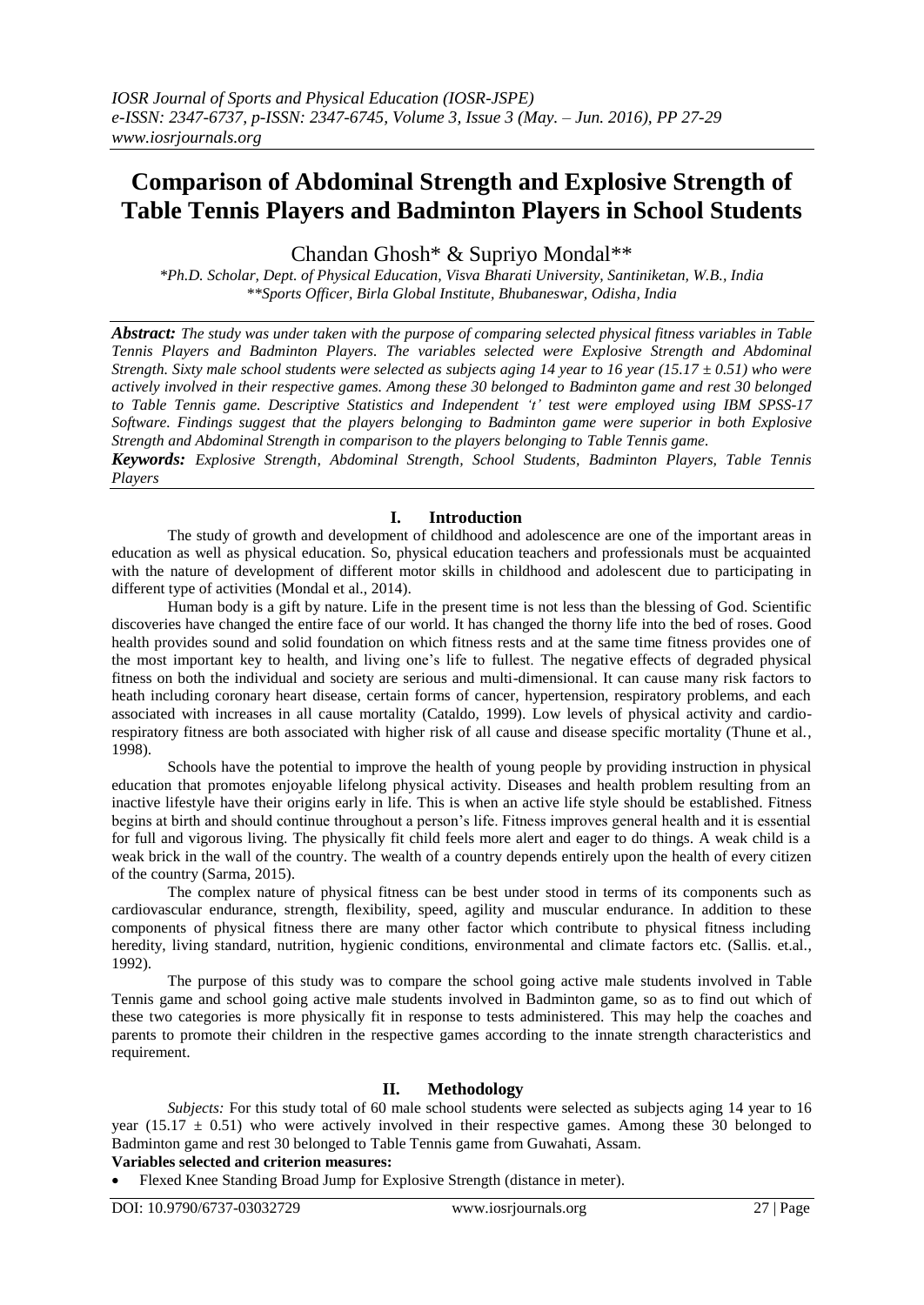*Players in School Students*

Bent Knee Sit Ups for Abdominal Strength (numbers in on minute).

**Statistical Technique:** The data set was checked for its normality in respect to outliers, skewness, kurtosis, equality of variances etc. Descriptive statistics and Independent 't' test was employed to each variables for comparing them. The level of significance chosen was 0.05.IBM SPSS 17 was used to execute the statistical functions.

# **III. Results**

The data set was checked for its normality in respect to outliers, skewness, kurtosis, equality of variances etc. It was found to be perfect in all sense to be treated with parametric statistics. After converting the raw data into group data, statistical test were employed to find out necessary information. The results and findings of the descriptive and independent 't' test are presented in the tables and illustrations below.

**Table 1:** Descriptive Test Scores of Explosive Strength and Abdominal Strength of Badminton Players and Table Tennis Players in School Going Students

|                           | Groups           | No. of subjects | Mean  | Std. Deviation | Std. Error Mean |
|---------------------------|------------------|-----------------|-------|----------------|-----------------|
| <b>Explosive Strength</b> | <b>Badminton</b> | 30              | 2.25  | 0.14           | 0.02            |
|                           | Table Tennis     | 30              | 2.12  | 0.13           | 0.02            |
| <b>Abdominal Strength</b> | <b>Badminton</b> | 30              | 41.23 | 3.83           | 0.70            |
|                           | Table Tennis     | 30              | 35.53 | 4.23           | 0.77            |

Table: 1 shows the nature and characteristics of fitness scores of Abdominal Strength and Explosive Strength of badminton players and table tennis players in school going students (i.e. number of subjects in each group, mean, standard deviation and standard error of mean).

| Table 2: Comparative Analysis of Explosive Strength and Abdominal Strength of Badminton Players and Table |
|-----------------------------------------------------------------------------------------------------------|
| Tennis Players in School Going Students                                                                   |

|                           |              | Levene's Test for Equality | t-test for Equality of Means |         |            |      |            |       |  |
|---------------------------|--------------|----------------------------|------------------------------|---------|------------|------|------------|-------|--|
|                           | of Variances |                            |                              |         |            |      |            |       |  |
| <b>Test Items</b>         | F-Value      | P-Value                    | t-value                      | P-Value | Percentage | Mean | Std.       | Error |  |
|                           |              |                            |                              |         | Difference |      | Difference |       |  |
| <b>Explosive Strength</b> | 0.78         | 382                        | $3.76*$                      | 0.001   | 5.88       |      | 0.03       |       |  |
| <b>Abdominal Strength</b> | 0.31         | .583                       | $5.47*$                      | 0.001   | 14.85      |      | 1.04       |       |  |

\*Significant, 't' .05 (58) = 2.000

Levene's Test for equality of variances results shows that the variance of two groups were equal in both the fitness variables as p-Value of both the variables were more than .05 thus two sample t-ratio's assumption is fulfilled.

The scrutiny of table 2 reveals that there lies a statistically significant difference between Explosive Strength of badminton players and table tennis players in school going students (t-value  $=3.76$ , p= 0.001. Further statistically significant difference also lies between Abdominal Strength of badminton players and table tennis players in school going students(t-value  $= 5.47$ , p $= 0.001$ ).



### \*Significant at 0.05 level

**Figure 1:** Percentage Difference of Explosive Strength and Abdominal Strength of Badminton Players and Table Tennis Players in School Going Students

The above figure is the graphical representation of the percentage difference of various fitness variables in two different groups.